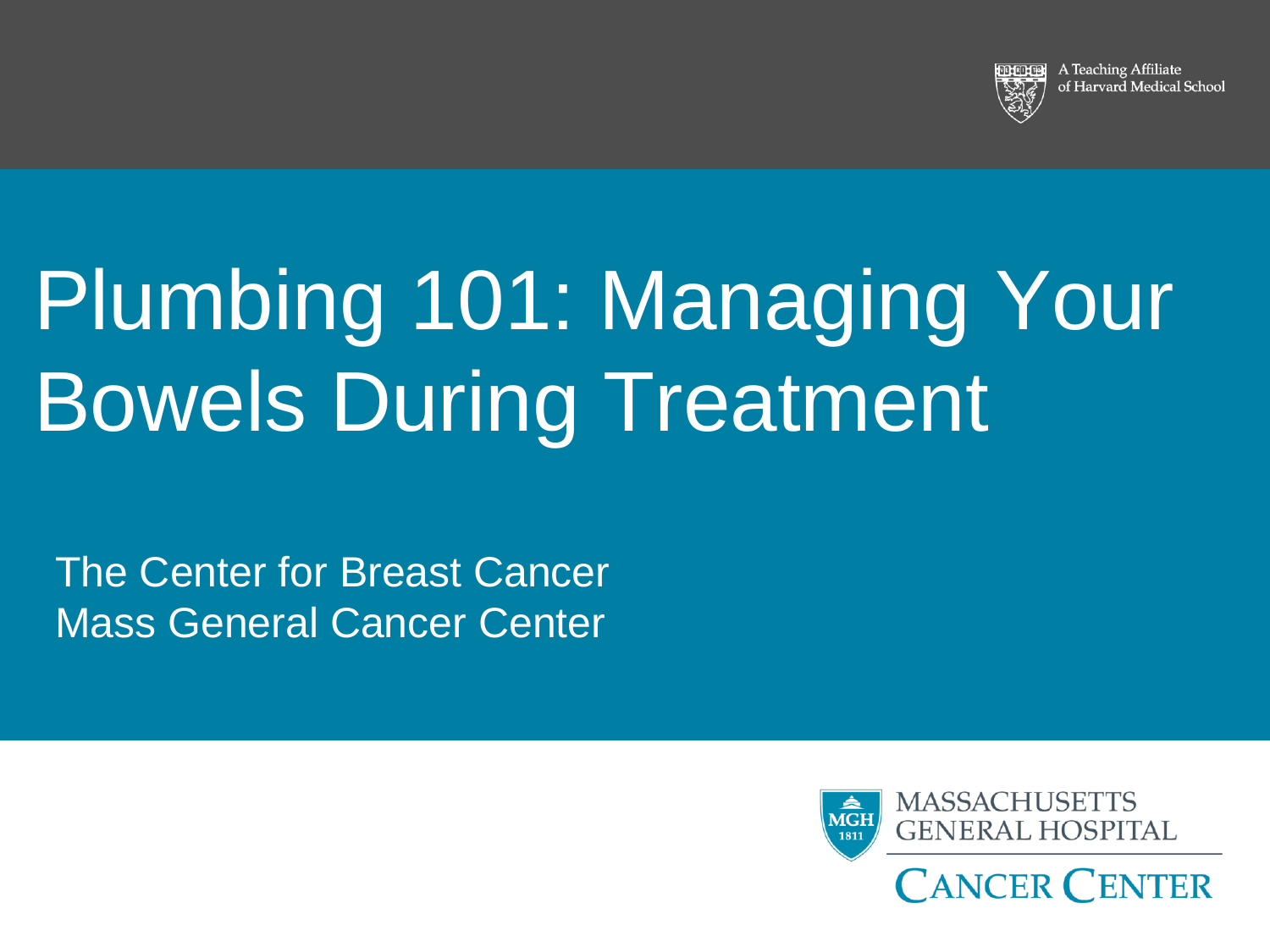### How does cancer treatment affect the bowels?

- Cancer treatment and medications that help to manage treatment  $\bullet$ side effects (supportive medications) can change:
	- How rapidly or slowly your digestive tract processes food and creates stool
	- The natural flora in your bowel
	- The delicate mucosa in your bowel
- This can cause:  $\bullet$ 
	- Diarrhea: the passage of liquid or unformed stools, or frequent passage of stool (3 or more times daily)
	- Constipation: the passage of hard, dry stool or delayed passage of stool (3 or less bowel movements/week)

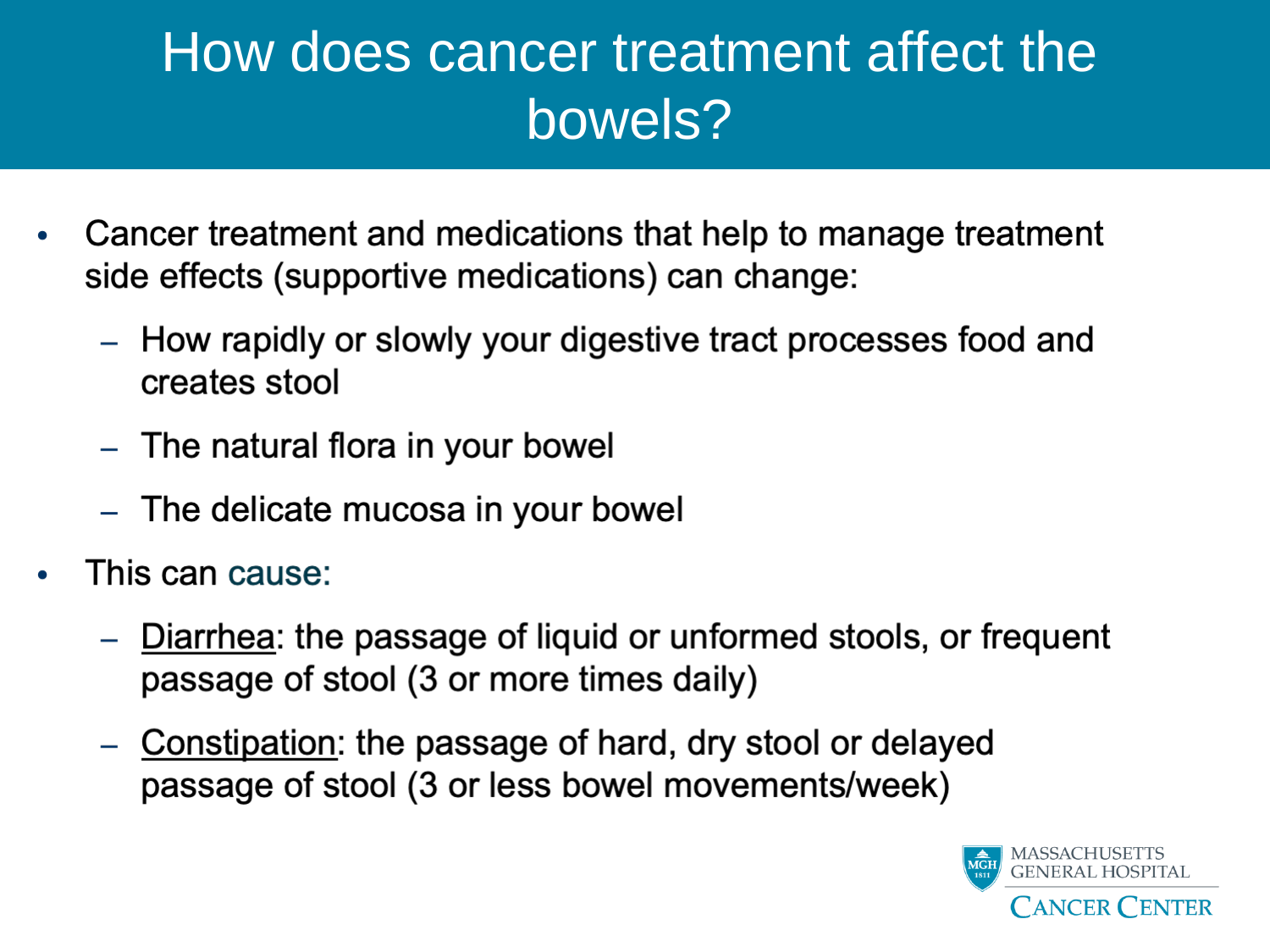### Diarrhea: Causes

- Many cancer treatments can cause diarrhea:
	- Capecitabine (Xeloda)
	- Pertuzumab (Perjeta)
	- Taxanes (Taxol, Taxotere)-usually mild
	- Palbociclib (Ibrance)-usually mild
	- Abemaciclib (Verzenio)
	- Lapatinib (Tykerb)
	- Neratinib (Nerlynx)
	- Tucatanib (Tukysa)
	- Alpelisib (Piqray)
	- Sacituzumab govitecan (Trodelvy)



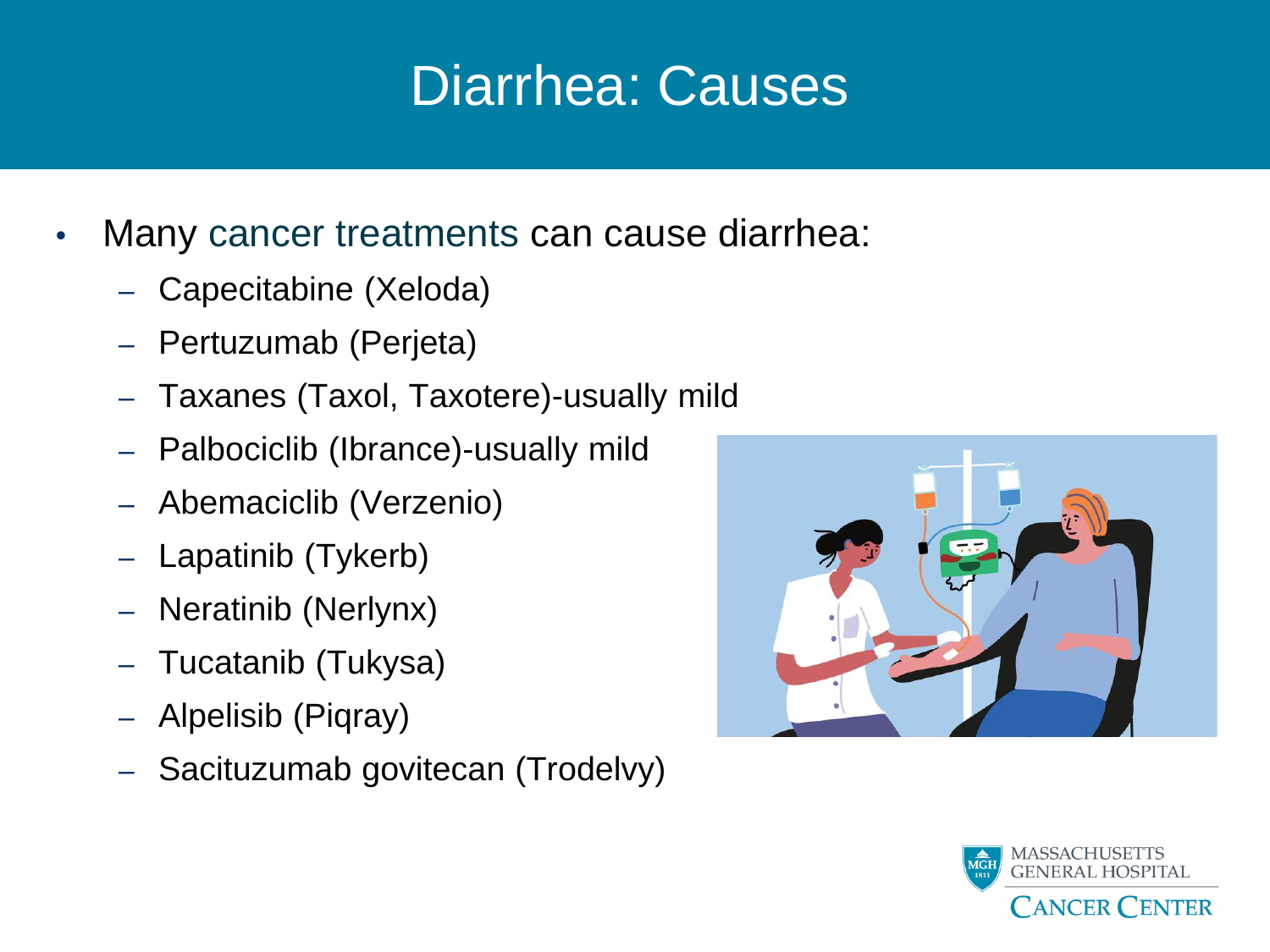#### Diarrhea: Causes

- Supportive medications used to manage treatment side effects can also cause diarrhea:
	- Reglan
	- Antibiotics
	- Magnesium supplements
- Bowel infections are uncommon but can develop:
	- When your immune system is lowered from cancer treatment
	- After staying in the hospital or a long-term care facility
	- After taking an antibiotic, usually for a prolonged period of time

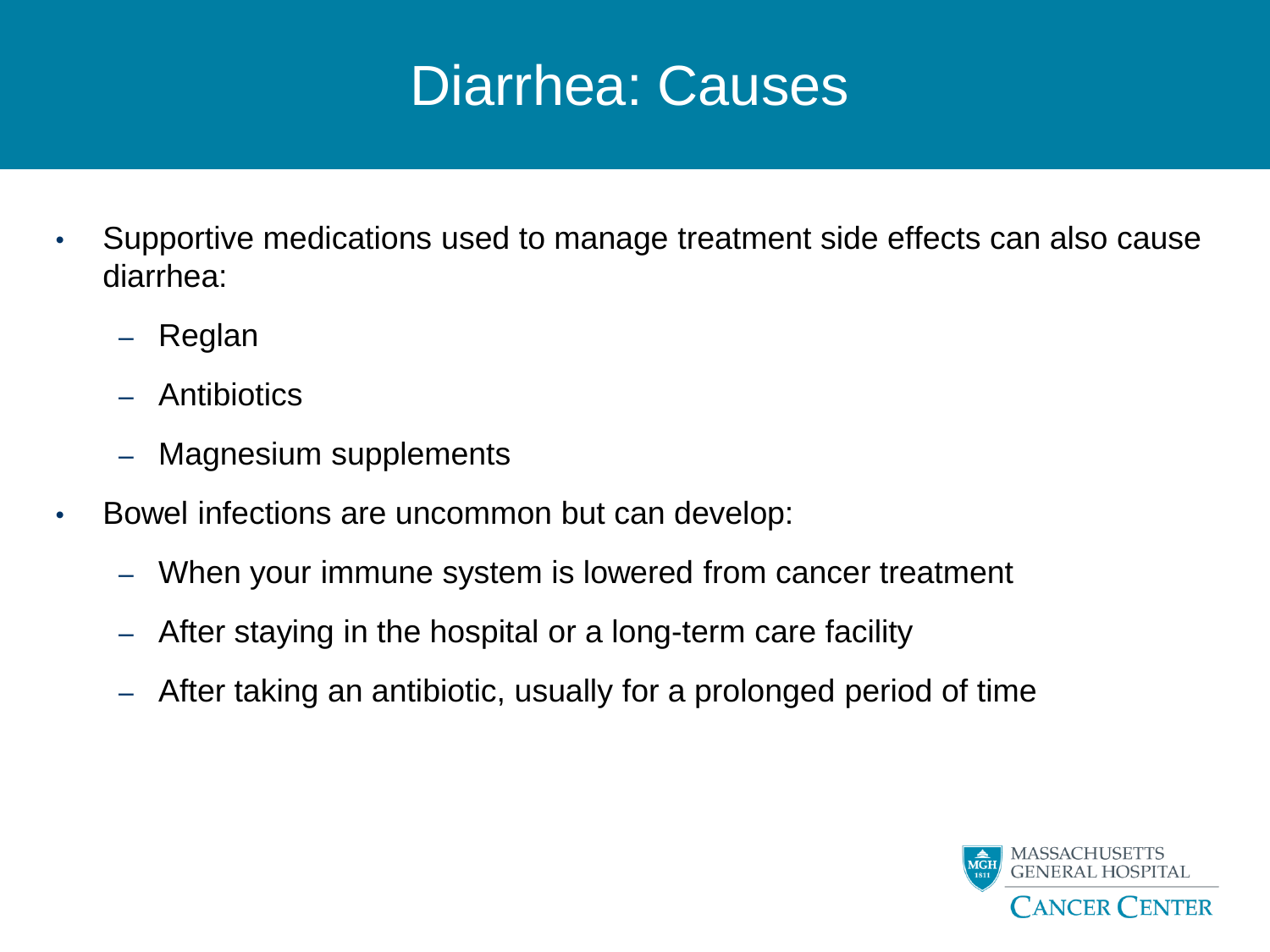# How can I manage diarrhea with my diet?

- Eat a bland diet that is easy to digest until you feel better
	- BRAT diet: Bananas, Rice, Applesauce, and White Toast
	- Plain noodles, mashed potatoes, and steamed chicken or turkey are also fine.
- Do **not** eat fatty or fried foods, dairy, or high fiber food. Stay away from:
	- Raw vegetables or fruits, whole grain breads, nuts or seeds
	- Products containing milk
	- Caffeine, alcohol and spicy foods
	- Beans and carbonated beverages, which may also cause gas
- Drink 8-10 glasses (64-80 ounces) of non-caffeinated beverages daily to prevent dehydration
	- Gatorade or Pedialyte are sometimes preferred to water w/ severe diarrhea as both contain electrolytes
- Eat small meals every few hours instead of 3 large meals each day
- Log onto<massgeneral.org/cancer/nutrition>for recipes to help with diarrhea ANCER CENTER



 $\overbrace{\text{MGH}}^{\text{ch}}$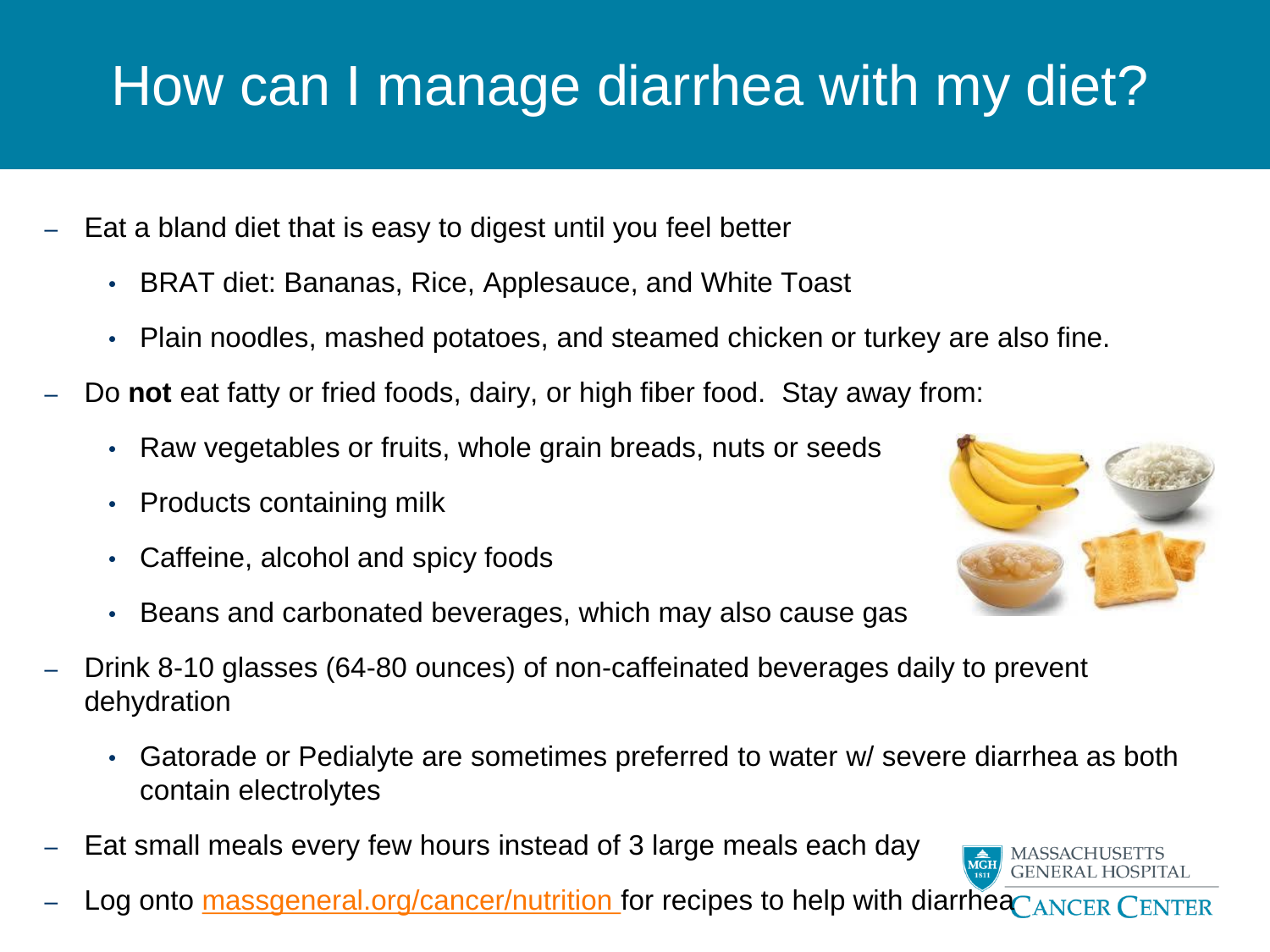# Medications for Diarrhea

- **Imodium (loperamide)** is the drug of choice for diarrhea during cancer treatment
	- Available over-the-counter, no prescription needed
	- Instructions for Imodium:
		- Take 2 tablets (4mg) with your first loose/watery stool
		- Take 1 tablet (2mg) every 4 hours thereafter/or with each loose stool thereafter
		- Do not take more than 8 tablets (16mg) in a day
	- For diarrhea that *does not* respond to Imodium, please contact your care team. We can prescribe something stronger



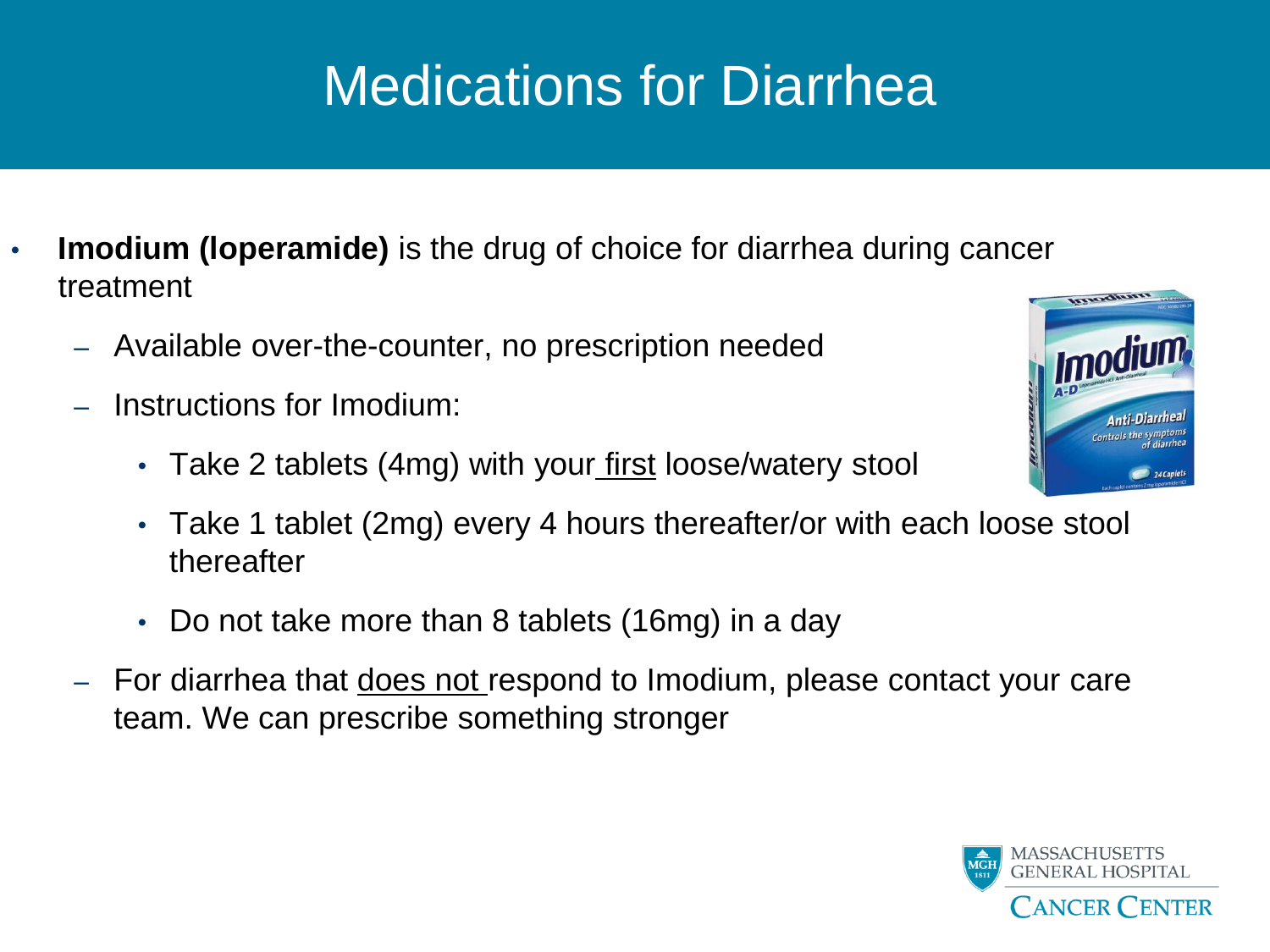# Constipation: Causes

- Cancer treatments:
	- Vinorelbine (Navelbine)
	- Eribulin (Halaven)
	- Kadcyla (Ado-trastuzumab emtansine) usually mild
- Supportive Medications
	- Nausea Medications: Ondansetron (Zofran) and Palonosetron (Aloxi)
	- Iron Supplements
	- Pain Medications: Hydrocodone, Oxycodone, Morphine, Fentanyl, and Hydromorphone
- Dehydration not drinking enough fluids
- Eating a low-fiber diet
- Inactivity

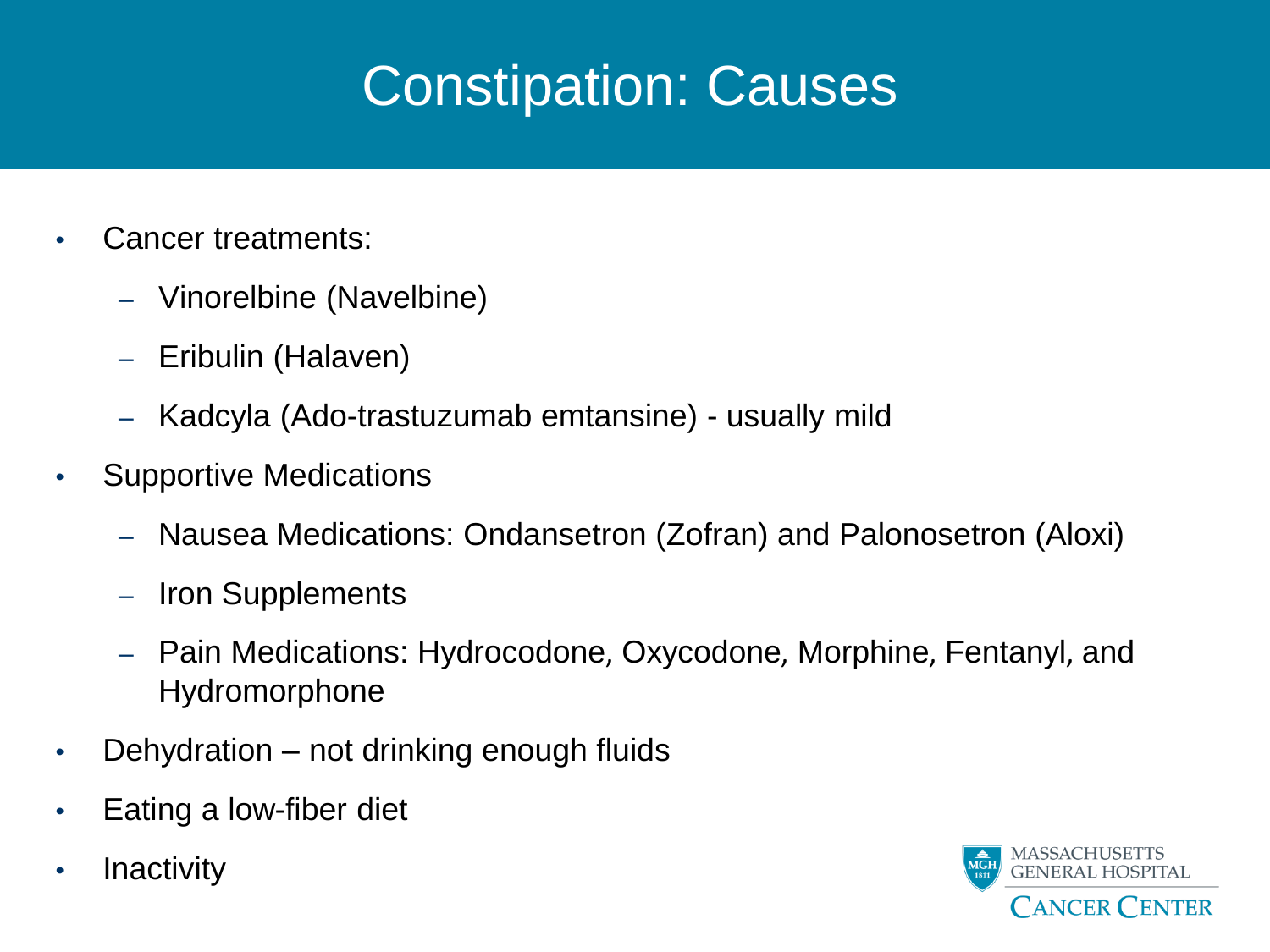### Medications to Manage Constipation

|                                    | <b>To Prevent Constipation</b>                             | <b>To Treat Constipation</b>                                                                                                                                     |                                                                                                 |
|------------------------------------|------------------------------------------------------------|------------------------------------------------------------------------------------------------------------------------------------------------------------------|-------------------------------------------------------------------------------------------------|
| <b>Drug Name</b><br>Generic(Brand) | docusate(Colace)<br>stool softener                         | senna(Sennakot)                                                                                                                                                  | <b>Miralax</b><br>powder                                                                        |
| How much and<br>when to take       | 1 capsule in morning<br>1 capsule in evening               | 1 tablet twice daily in<br>$\bullet$<br>addition to docusate<br>Start with 8.6mg<br>$\bullet$<br>strength not the 25 mg                                          | 17 grams dissolved in 8 ounces<br>of fluid daily. Measuring cup is<br>provided with the powder. |
| <b>Helpful Info</b>                | Helps to soften stool and<br>should not cause<br>diarrhea. | Helps to stimulate a<br>$\bullet$<br>bowel movement<br>If needed, take 1 more<br>$\bullet$<br>tablet at a time until<br>you are having a daily<br>bowel movement | May be taken in addition to<br>senna if senna alone does not<br>cause a daily bowel movement.   |

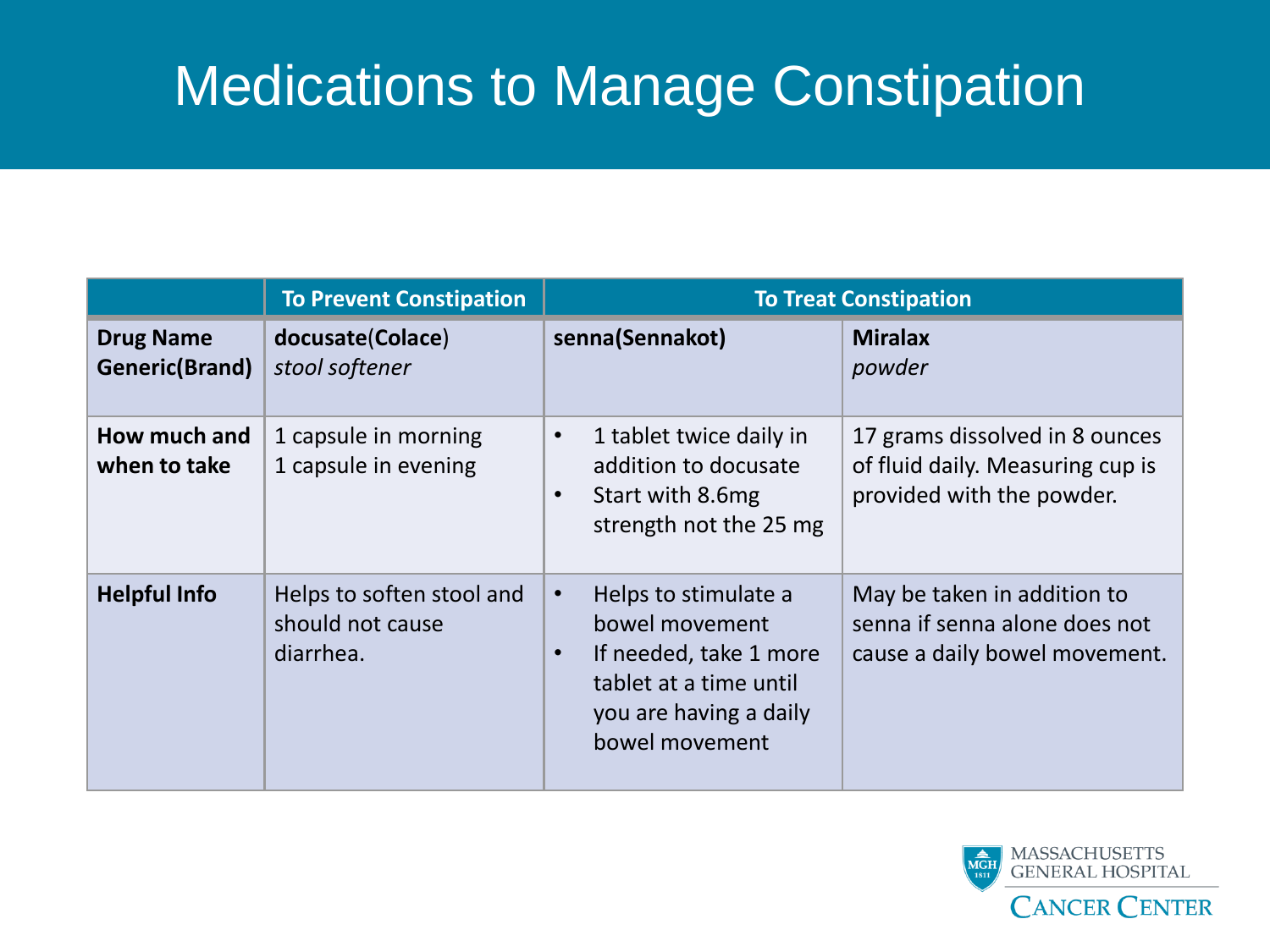### Medications to Manage Constipation

If you are taking **chronic pain medications** or are on a cancer treatment which is known to cause constipation, your care team may ask you to start a daily **Bowel Regimen:** a schedule of medications to help manage constipation.

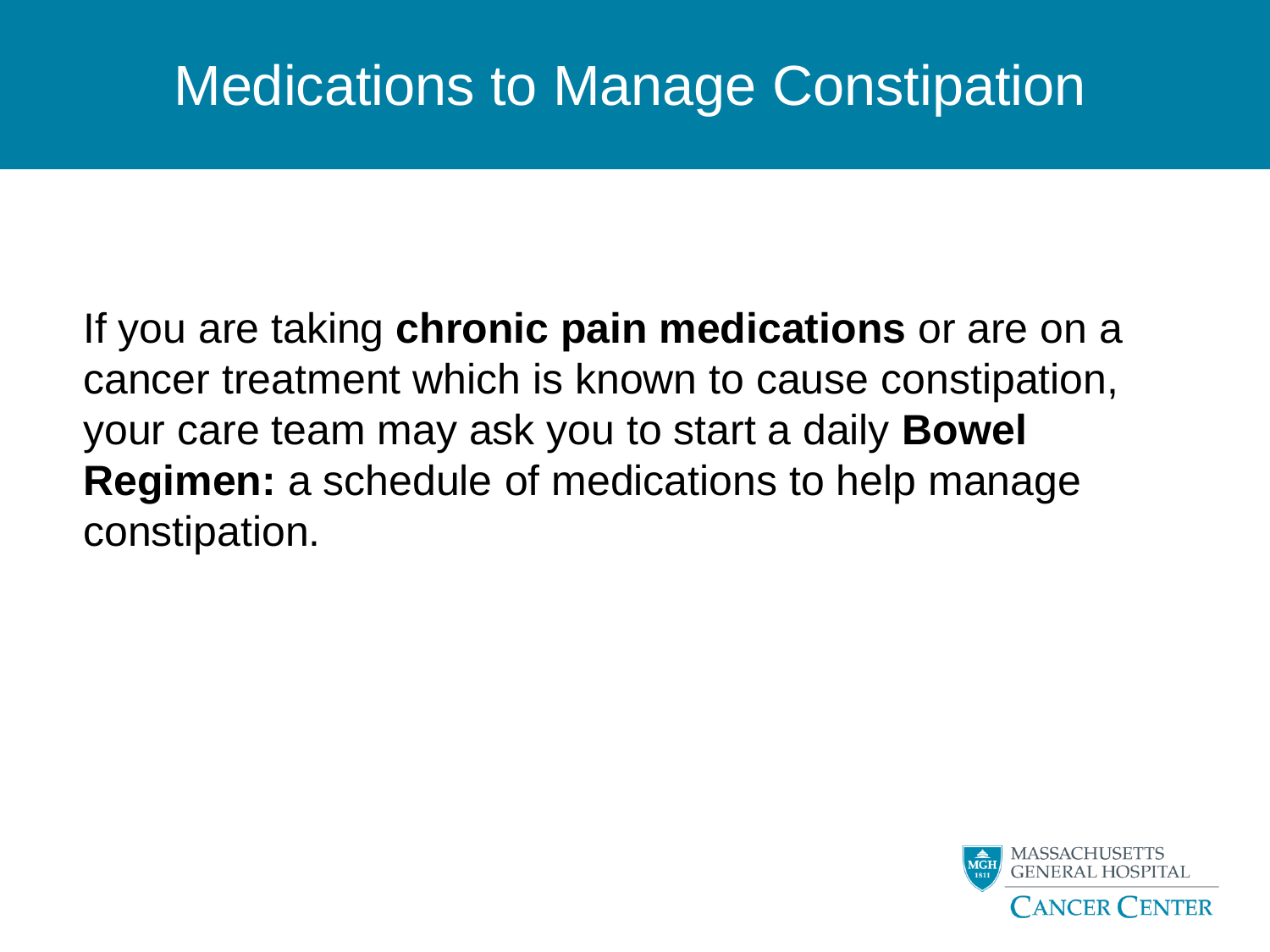# How can I manage constipation?

#### Diet:

- Drink 8-10 glasses (64-80 ounces) of non-caffeinated beverages daily (water, Gatorade, ginger ale, juice)
- Eat foods high in fiber (vegetables, fruits, whole grains)
- Prune juice or dried prunes are excellent
- Log onto **massgeneral.org/cancer/nutrition** for recipes help with constipation
- Stay active:
	- Walking just 20-30 minutes daily helps to naturally stimulate your digestive tract



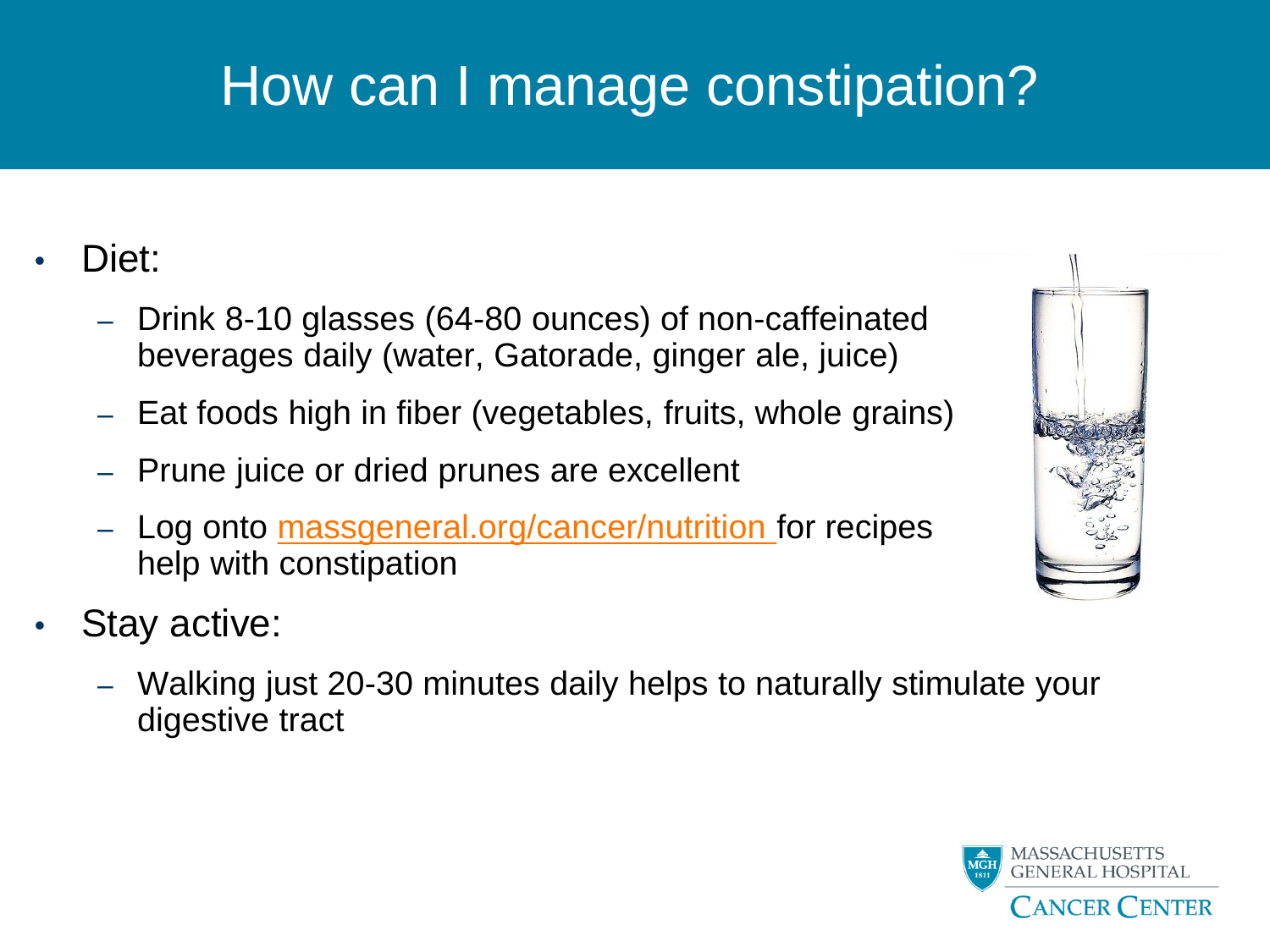### When to call our office

Call us if you:

- Haven't had a bowel movement in 3 days, despite using Senna and/or **Miralax** 
	- We may prescribe you a stronger laxative
- Are constipated and are also having uncontrollable vomiting
- See blood in your stool
- Have severe abdominal pain